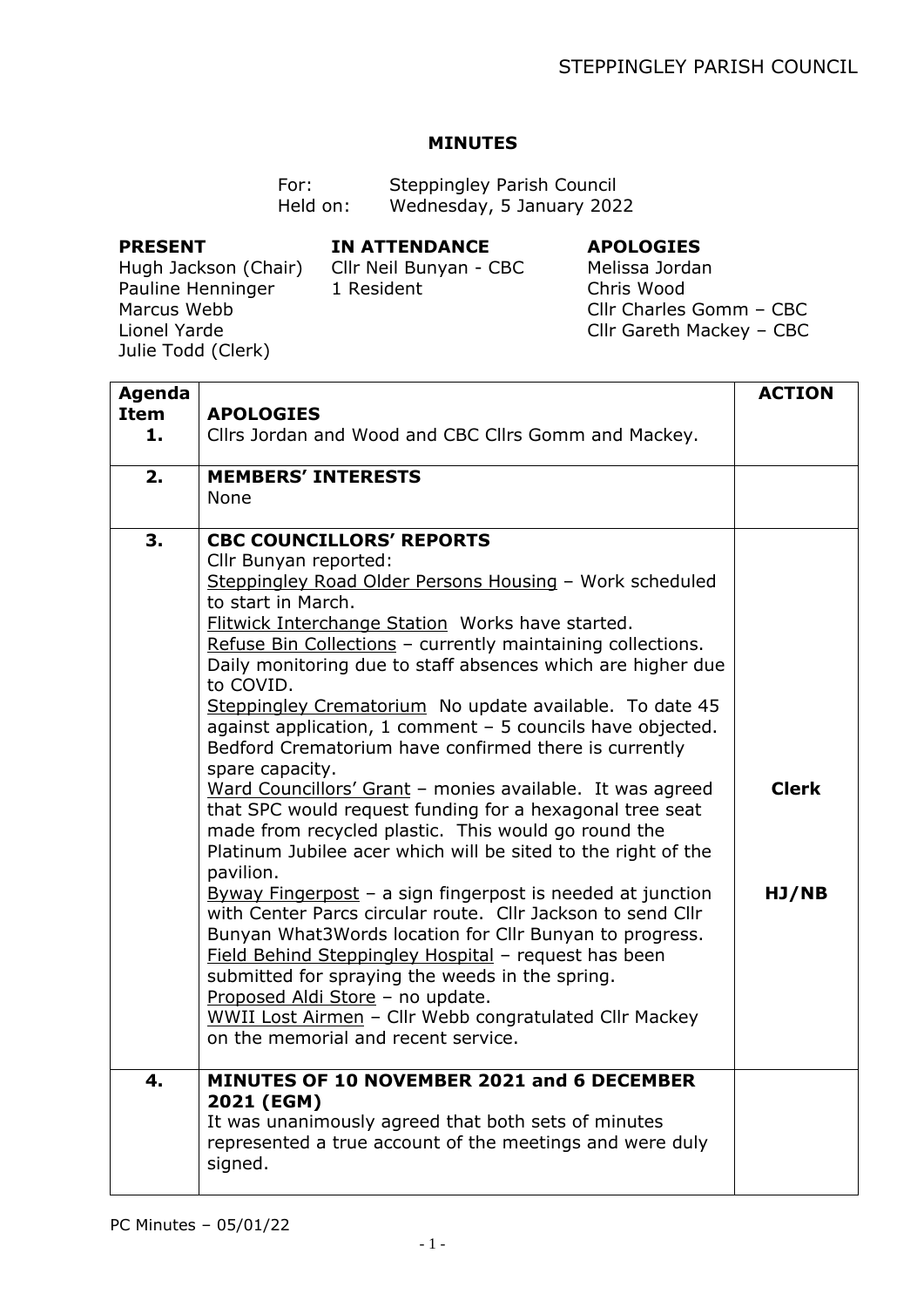| 5. | <b>MATTERS ARISING</b>                                                                                                                                                                                                                                                                                                                                                                                                                                                                                                                                                                                                                                                                                                                                          |                       |
|----|-----------------------------------------------------------------------------------------------------------------------------------------------------------------------------------------------------------------------------------------------------------------------------------------------------------------------------------------------------------------------------------------------------------------------------------------------------------------------------------------------------------------------------------------------------------------------------------------------------------------------------------------------------------------------------------------------------------------------------------------------------------------|-----------------------|
|    | To be dealt with under Reports.                                                                                                                                                                                                                                                                                                                                                                                                                                                                                                                                                                                                                                                                                                                                 |                       |
| 6. | <b>REPORTS</b><br>a) Planning<br>See 3. Crematorium above.<br>CB/21/05182/FULL and CB/21/05183/LB - The Old Rectory<br>The plans for the above applications were viewed and<br>discussed and it was unanimously agreed that SPC have no<br>objections. SPC strongly supports the use of<br>same/matching bricks and tiles. Both applications come<br>under the single residence status of The Old Rectory.<br>Vincent's Farm, Froghall Road - Cllr Jackson received an<br>email from Cllr Ghent, CBC Housing and Assets confirming<br>the survey has been completed and an action plan is being<br>formulated. Cllr Jackson replied requesting either a copy of<br>the report or a summary. To date no response. Cllr<br>Jackson to pursue through Cllr Mackey. | <b>Clerk</b><br>HJ/GM |
|    | b) Highways<br>Cllr Wood sent in the following report:<br>Village Entrances - Paul Salmon, CBC Highways has<br>confirmed he would approve the proposal to replace the<br>village gates with graduated bollards. The works would<br>be the responsibility of SPC. Cllr Wood suggested that<br>the works could take place at the same time as Flitwick<br>Road closure for AW.<br>SIDs - the report will be available this month. The<br>$\bullet$<br>Clerk reported that following a meeting between Tingrith<br>PM and Paul Salmon in the morning the SIDS report and<br>Rural Match Funding paperwork will be sent to councils<br>next week.                                                                                                                   |                       |
|    | c) Footpaths, P3, Hedges, Tree Warden & Conservation<br>Cllr Yarde reported:<br>Trees - Cllrs Wood and Yarde have planted a crescent of<br>trees to the right of the pavilion. These trees have been<br>gifted to the village by Martin Staples. All agreed this<br>was very generous and a letter of thanks should be<br>sent.                                                                                                                                                                                                                                                                                                                                                                                                                                 | <b>Clerk</b>          |
|    | It was proposed that an Acer Campestre Queen<br>$\bullet$<br>Elizabeth (to mark the Queen's Platinum Jubilee) would<br>be planted in the centre of the crescent with a tree<br>bench (see 3 above). This was unanimously agreed.<br>Funding from CBC.                                                                                                                                                                                                                                                                                                                                                                                                                                                                                                           | LY/CW<br><b>Clerk</b> |
|    | Queen's Green Canopy - trees to be registered.<br>٠<br>Peakes End Bend/Footpath - overgrown vegetation on<br>$\bullet$<br>bank reported 3 weeks ago to CBC. Cllr Yarde to chase.                                                                                                                                                                                                                                                                                                                                                                                                                                                                                                                                                                                | <b>LY</b>             |
|    | d) SVA<br>Cheque for £480.69 payable to the SVA was raised for<br>$\bullet$<br>SPC's contribution to the insurance.                                                                                                                                                                                                                                                                                                                                                                                                                                                                                                                                                                                                                                             |                       |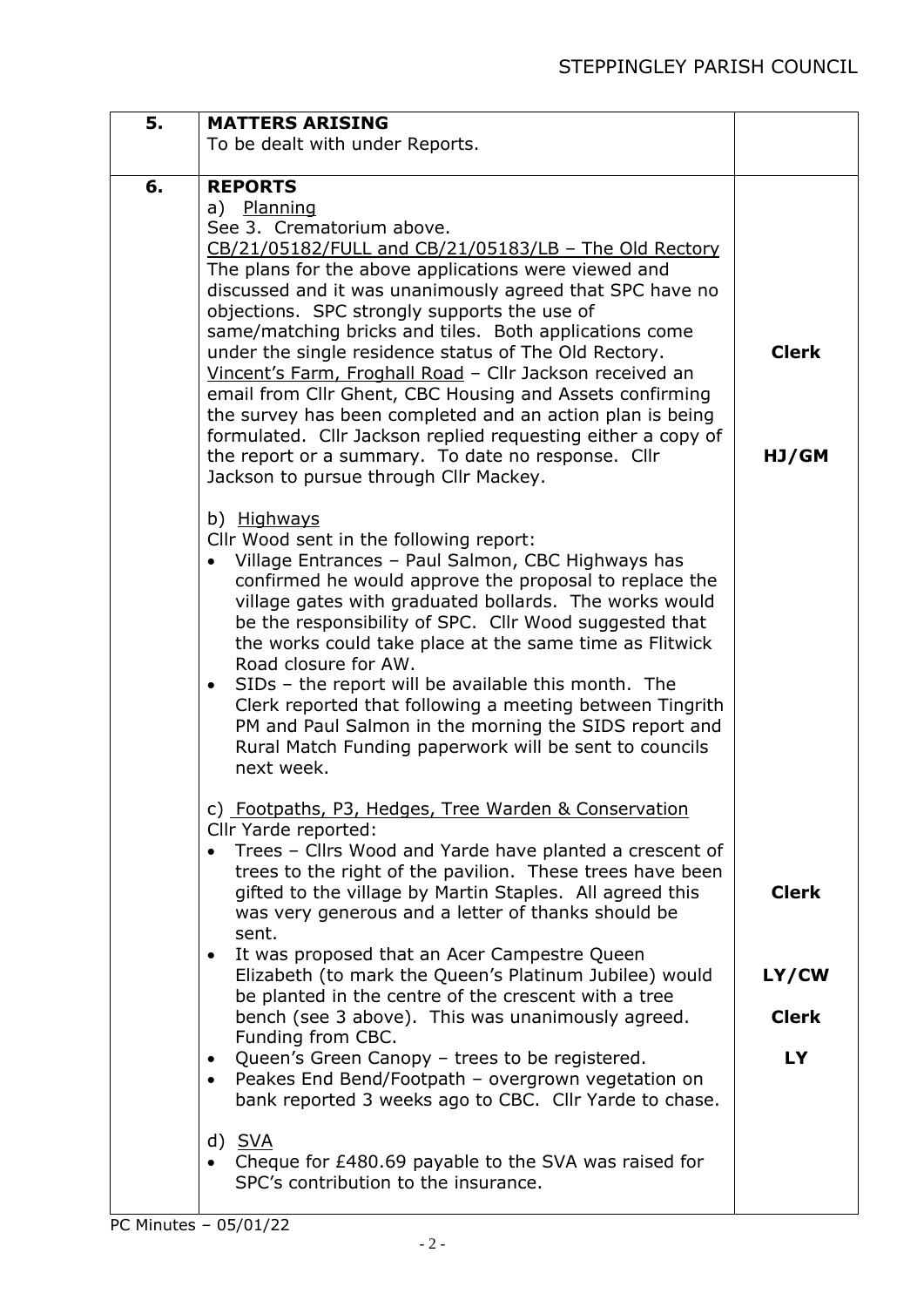|    | $Giqaclear$ – it was agreed this was an excellent extra<br>$\bullet$<br>facility for the village hall which should help generate<br>extra bookings The facility would enhance PC meetings.<br>Bus shelter - Councillors noted that the bus shelter is<br>$\bullet$<br>well used both as a seat and library. Discussion re book<br>shelves and noticeboard.<br>e) Recreation Ground<br>• Cllr Yarde showed picture of hooped fencing around play<br>area. All agreed this would be ideal.<br>Gate height restriction $-$ it was agreed to relook into this<br>$\bullet$<br>Cllr Jackson to approach contact.<br>f) Steppingley Profile | HJ           |
|----|---------------------------------------------------------------------------------------------------------------------------------------------------------------------------------------------------------------------------------------------------------------------------------------------------------------------------------------------------------------------------------------------------------------------------------------------------------------------------------------------------------------------------------------------------------------------------------------------------------------------------------------|--------------|
|    | See Highways above.<br>g) Communications<br>Gigaclear - broadband for the village hall to be provided<br>under Local Community Hub initiative - installation and first<br>year free. If well used it is likely that this facility will<br>continue at no cost.                                                                                                                                                                                                                                                                                                                                                                        |              |
|    | h) Finance<br>The financial spreadsheet was circulated prior to the<br>meeting.                                                                                                                                                                                                                                                                                                                                                                                                                                                                                                                                                       |              |
|    | Balances:<br>Current Account £8,474.98<br>Reserve Account £9,204.66                                                                                                                                                                                                                                                                                                                                                                                                                                                                                                                                                                   |              |
|    | Payments:<br>$SVA - Insurance - E480.69$<br>Hugh Jackson - Tree Lights - £81.46                                                                                                                                                                                                                                                                                                                                                                                                                                                                                                                                                       |              |
| 7. | 2023 BUDGET + PRECEPT<br>Draft budget circulated prior to the meeting. It was<br>agreed:<br>£14k approx will be carried forward<br>£8k to be kept as reserve (best practice to have one<br>$\bullet$<br>year's precept in reserve)<br>E6k to be spent on village entrance<br>$\bullet$<br>bollards/SIDS/playground fencing<br>Clerk's salary to be raised to SCP16 £12.48 ph from<br>$\bullet$<br>April 2022<br>Amounts per category agreed as per attached.<br>٠                                                                                                                                                                     |              |
|    | Precept $-$ it was unanimously agreed to raise the precept to<br>£7,980 - a rise of $2.5%$ .                                                                                                                                                                                                                                                                                                                                                                                                                                                                                                                                          | <b>Clerk</b> |